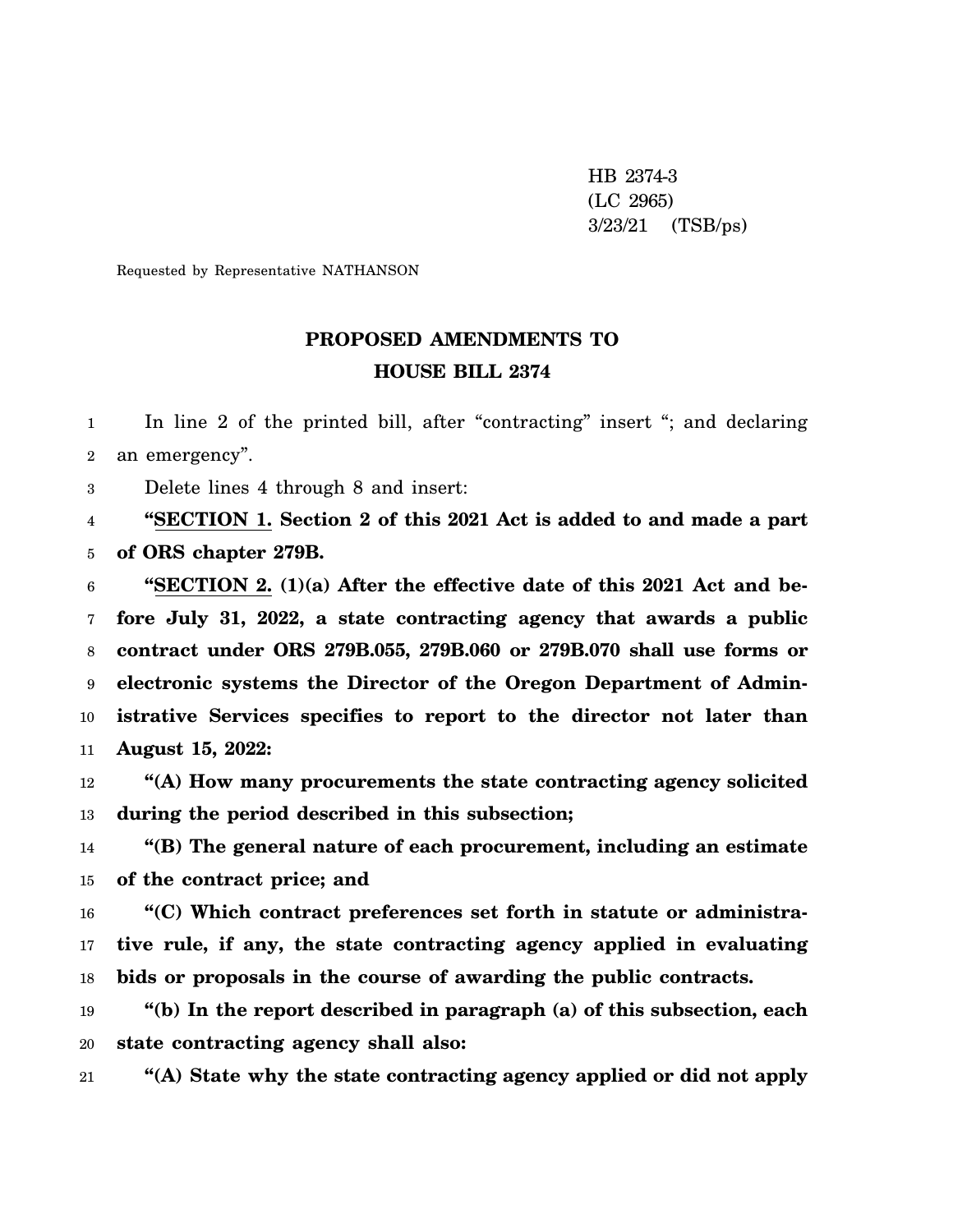1 **any applicable discretionary preferences; and**

2 3 **"(B) Provide any other information or content the director requires for the report described in paragraph (a) of this subsection.**

4 5 6 7 8 9 10 11 **"(2)(a) During the period described in subsection (1) of this section, the department shall develop training materials and specify procedures and best practices that state contracting agencies can use to determine which contract preferences must or should apply to a procurement, which contract preferences the state contracting agency may apply at the state contracting agency's discretion and how to properly apply appropriate preferences while evaluating bids and proposals for, and awarding, public contracts.**

12 13 14 15 16 **"(b) Upon completing the training materials, procedures and practices described in paragraph (a) of this subsection, the department shall immediately make the training materials, procedures and practices available to state contracting agencies and provide any needed guidance on implementation.**

17 18 19 20 21 22 23 24 25 **"(3)(a) Not later than September 30, 2022, the department shall submit to an interim committee of the Legislative Assembly related to public procurement a report that summarizes the information described in subsection (1) of this section. In the summary, the department shall identify which contract preferences state contracting agencies used in procurements during the period described in subsection (1) of this section, which potentially applicable contract preferences were not used and reasons that state contracting agencies gave for using or not using discretionary contract preferences.**

26 27 28 29 30 **"(b) In the report described in paragraph (a) of this subsection, the department shall recommend any changes in statute, administrative rule, policy or procedure the department determines are necessary to ensure that state contracting agencies apply contract preferences in accordance with the intent of the Legislative Assembly.**